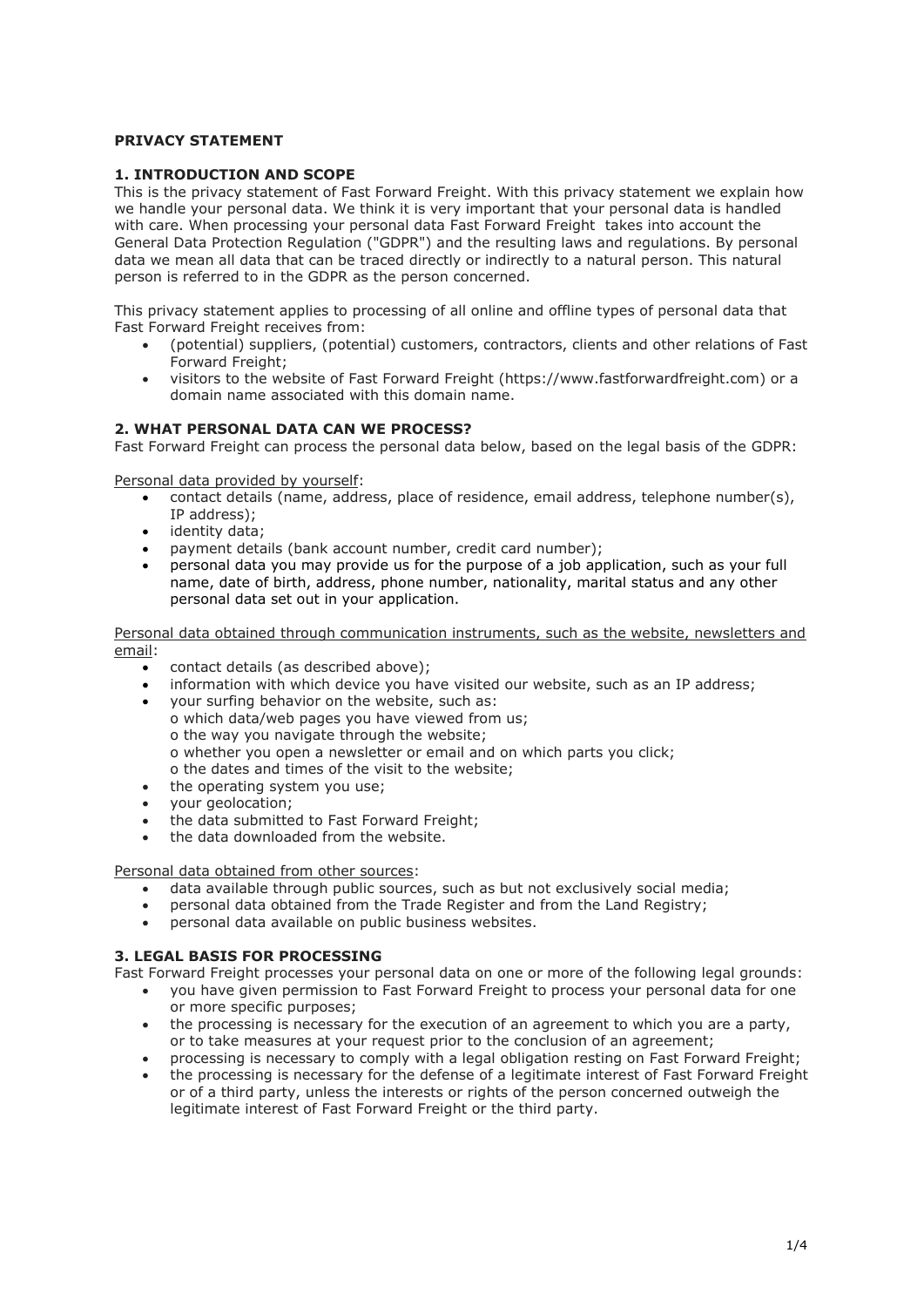## **4. GOALS FOR PROCESSING**

Fast Forward Freight processes your personal data for the following purposes:

- to provide our services;
- to comply with our legal and regulatory obligations;
- to inform you of products and services of Fast Forward Freight;
- to approach you for newsletters, only if you have registered for this (opt-in);
- to manage, secure, adapt and improve the website and related technologies;
- to verify your identity;
- for marketing/commercial purposes;
- for recruitment and selection.

### **5. SHARING WITH THIRD PARTIES**

Fast Forward Freight may share your personal data with any company belonging to the group, for the purposes described in this privacy statement.

In some cases we may also share your personal data with third parties. This may include, but is not limited to:

- third parties relevant to the services that we provide, such as subcontractors and/or carriers;
- third parties that we engage with, such as supervisory authorities and other bodies, in order to comply with legal obligations;
- third party suppliers in connection with the processing of your personal data for the purposes described in this privacy statement, such as IT providers, communication service providers or other suppliers to whom we outsource certain support services.

Fast Forward Freight will only transfer your personal data to the above mentioned third parties for the purposes and on the legal grounds stated in this privacy statement. Fast Forward Freight will not sell your personal data to third parties.

To the extent that a third party processes your personal data as a data processor of Fast Forward Freight, Fast Forward Freight will conclude a processor agreement with such party that meets the requirements set out in the GDPR.

Fast Forward Freight may as result of a merger, acquisition or sale of (part) of its business share your personal data with the party (parties) involved in such merger, acquisition or sale of (part of) its business. Of course we will inform you about this via email and/or a clearly visible announcement on our website and inform you about your rights in this respect.

### **6. TRANSFER OF PERSONAL DATA WITHIN AND OUTSIDE THE EUROPEAN ECONOMIC AREA**

Fast Forward Freight is an international organization with cross-border business processes, management structures and technical systems. This privacy statement and our practices are intended to provide a consistent level of protection of personal data internationally. Because of the international nature of Fast Forward Freight it may be necessary to pass on your personal data to entities of the Fast Forward Freight group or suppliers, potential or actual buyers, sellers or other business partners located outside the European Economic Area ('EEA'). For example if one of Fast Forward Freight's servers is outside the EEA.

In accordance with articles 44-49 GDPR, Fast Forward Freight will transfer your personal data to other countries outside the EEA only:

- 1. if the European Commission has decided that the third country guarantees an adequate level of protection, or
- 2. if appropriate safeguards are provided and the data subjects have enforceable rights and have effective remedies.

In addition, Fast Forward Freight may transfer your personal data to legal entities of the Fast Forward Freight group or suppliers, potential or actual buyers, sellers or other business partners established outside the EEA, if one of the legal exceptions can be invoked (see Article 49 GDPR). Examples are: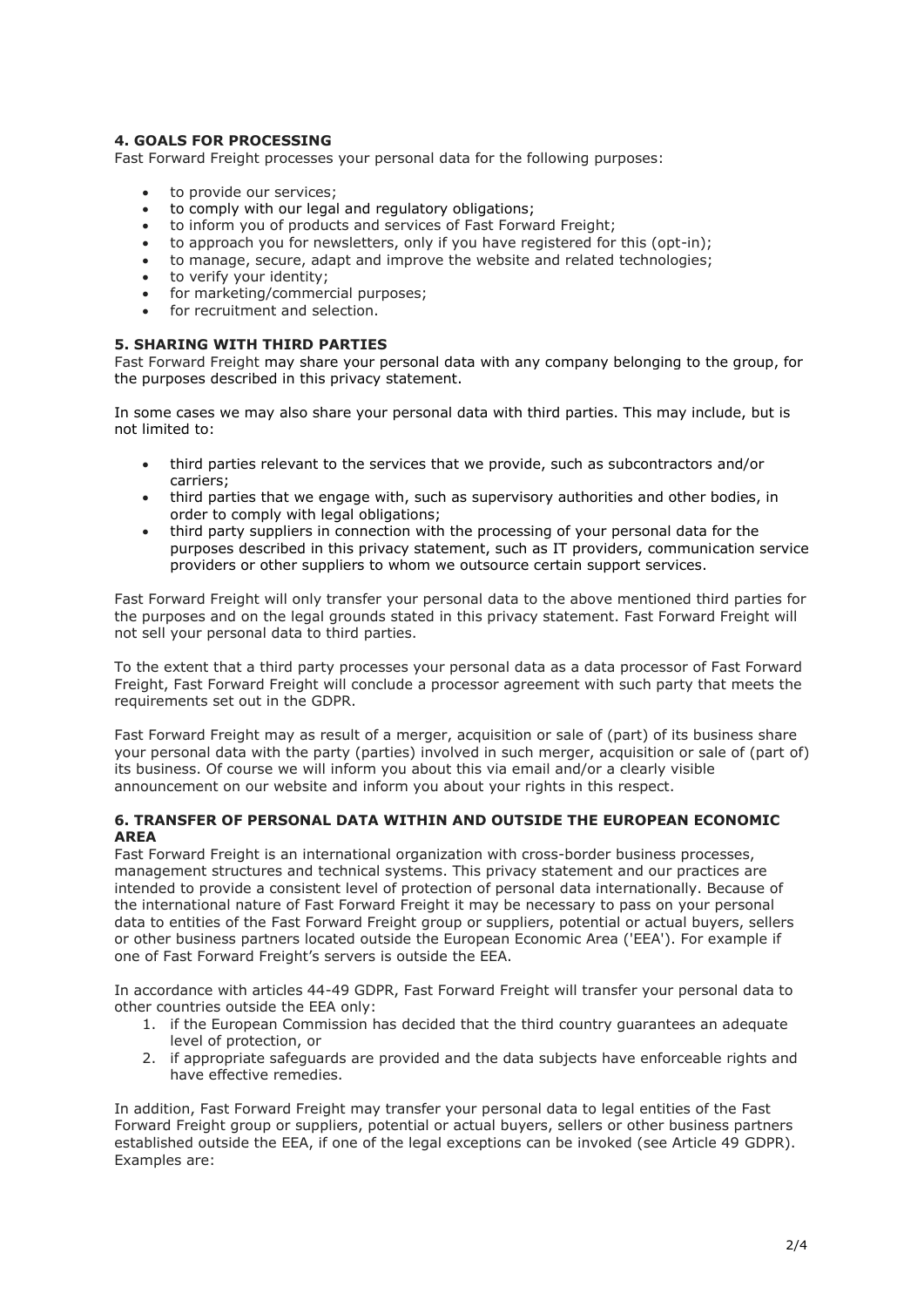- 1. the transfer is necessary for the execution of an agreement that you have with Fast Forward Freight;
- 2. if you, after being sufficiently informed, have expressly agreed to this.

In situations where Fast Forward Freight passes your personal data outside the EEA, we respect your personal data and we take measures to ensure that your personal data will remain fully protected.

Please note that in certain circumstances personal data may be provided to government agencies in the context of legal proceedings, court orders or legal proceedings.

# **7. SECURITY**

Fast Forward Freight continuously and structurally take measures to optimally protect your personal data against unauthorized use. Fast Forward Freight takes physical, administrative, organizational and technical measures. Fast Forward Freight took, inter alia, the following measures:

- only persons who are authorized to do so have access to the personal data, whereby as few people as possible have access to the personal data;
- all employees of Fast Forward Freight (regardless of the form of their employment) have signed a confidentiality obligation, whereby they undertake to observe full confidentiality regarding all information of a confidential nature or of which they must understand the confidential nature, including personal data;
- electronic transmission of personal data always takes place via a secure connection;
- the website is secured via https;
- Fast Forward Freight concludes processor agreements and/or agreements with coresponsible parties if personal data are provided to third parties.

In line with the principles above, Fast Forward Freight ensures that all its user settings, programs and services are organized from the start of the development in such a way that your privacy protection is maximized. Fast Forward Freight takes privacy-enhancing (security) measures wherever possible. Information or services are only provided if you indicate this actively.

# **8. STORAGE PERIODS**

Fast Forward Freight never stores personal data for longer than is necessary to achieve the purposes stated in this privacy statement or to comply with the relevant laws and regulations.

# **9. YOUR RIGHTS**

If your personal data are processed, you have a number of rights, which are set out below. You can exercise these rights by submitting your request in writing and directing it to Fast Forward Freight or by sending an email to qa@fastforwardfreight.com. Fast Forward Freight is obliged to check your identity before your request can be met.

Unless expressly stated otherwise below, Fast Forward Freight will respond to your request as soon as possible, but no later than within a month.

Access and/or change personal data

You can request us at any time to indicate which (categories of) personal data Fast Forward Freight processes of you, for what purposes that happens, from which source the personal data comes and which storage periods are used. You can also contact us at any time to supplement, correct or delete your personal data. Should it turn out that Fast Forward Freight has processed and/or provided the wrong personal data about you to third parties, Fast Forward Freight will rectify this. If Fast Forward Freight has changed your personal data, you will be informed accordingly.

• Limiting the processing of your personal data If you do not agree with the content of the personal data that Fast Forward Freight processes of you, you can submit a request to temporarily limit the processing of your personal data.